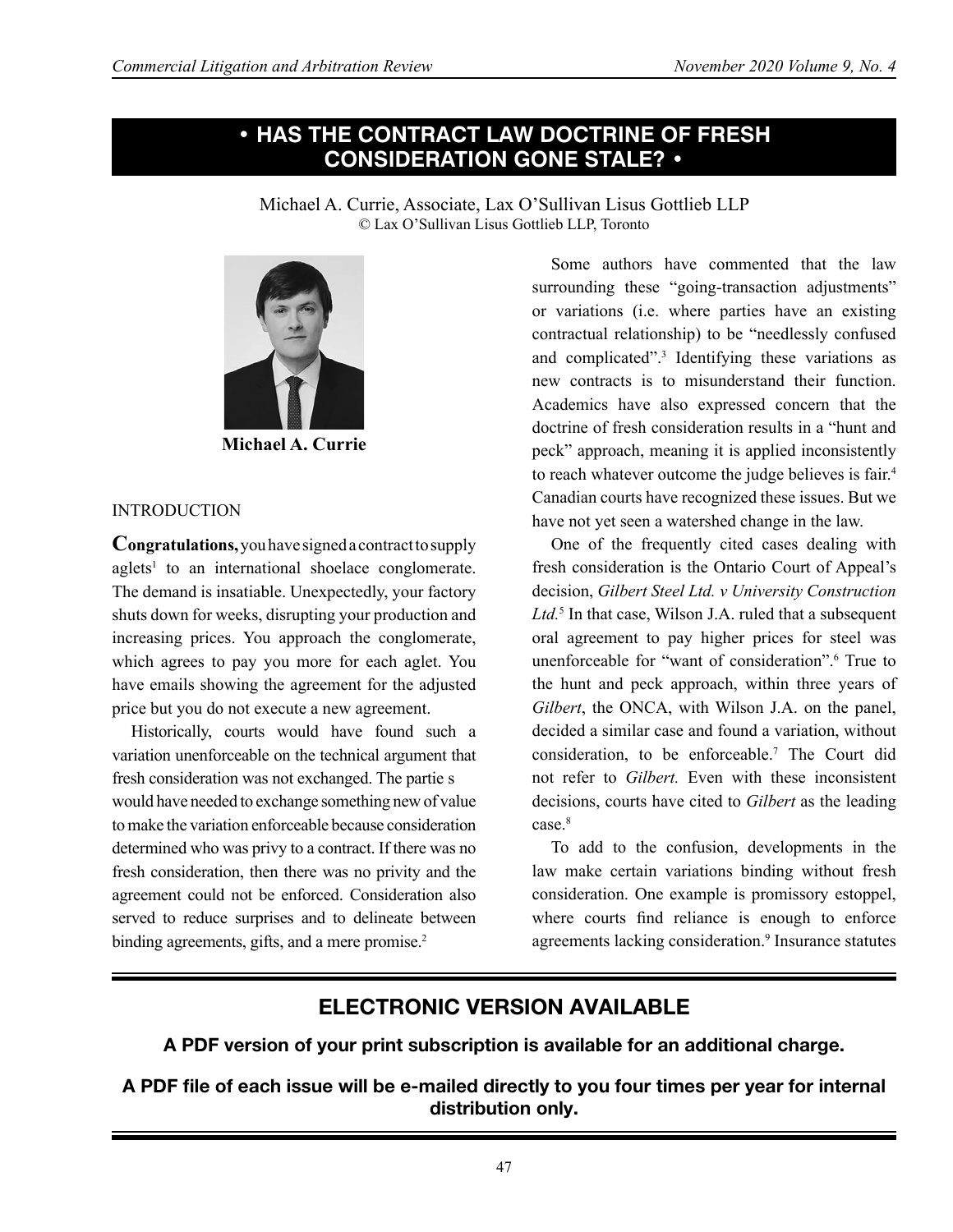also permit an unnamed insured to recover indemnity and "shall be deemed to be a party to the contract and to have given consideration therefor".10

A survey of Canadian reported decisions highlights the doctrine's inconsistent application and that counsel have frequently failed to argue to reform it. It is time for counsel to go beyond the tight confines of the fresh consideration doctrine. Counsel should advance arguments to get rid of it all together. As Professor Waddams, Professor Reiter, Angela Swan, and Karl Llewellyn have proposed, courts should presume variations to a contract, without consideration, are enforceable save for economic duress or unconscionability.

# HISTORICALLY, COMMON LAW COURTS STRICTLY APPLIED THE DOCTRINE OF FRESH CONSIDERATION

A binding contract traditionally requires an offer, acceptance, and consideration. Consideration requires each party to exchange something of value.<sup>11</sup> A party's act or promise must be bought or bargained for by another party's act or promise.<sup>12</sup> The consideration can be minimal. The classic example is a peppercorn for a castle.

Once the contract has been established, the parties will have a pre-existing duty to fulfill its terms. The common law doctrine of pre-existing duty was developed in the English courts approximately 400 years ago. Courts generally denied enforcing a promise to do something in addition to what a party was already bound to do.<sup>13</sup> They sought a true bargain, requiring an exchange, to find a variation enforceable.<sup>14</sup>

Courts continue to cite and apply (inconsistently) one of the seminal English decisions on pre-existing duty, *Stilk v Myrick.*<sup>15</sup> Stilk worked on Myrick's ship and promised to do anything needed during the voyage. Myrick's ship docked for an evening. Two men deserted. The captain promised to pay the remaining crewmembers the deserters' wages if they fulfilled the missing crewmembers' duties. Once they arrived at home port, the captain refused to pay the extra wages. Stilk sued Myrick. The court ruled in Myrick's favour, finding that the crew had a pre-existing duty to fulfill their roles even under an emergency. The court determined that no fresh consideration was exchanged to make the gratuitous promise to pay extra wages binding.

While *Myrick* has been referred to as a leading case on the doctrine of pre-existing duty, the decision is distinguishable today. It was reached out of fear that a crew could hold their captain to ransom on the high seas.16 Many have questioned its relevance but courts continue to cite the decision.17

### COURTS OF ENGLAND AND WALES MODIFY THE DOCTRINE OF FRESH CONSIDERATION

In 1989, the English and Wales Court of Appeal, in *Williams v Roffey Brothers & Nicholls (Contractors) Ltd*, reformed the need for fresh consideration when the contracting parties receive "practical benefits" from the variation.18 In *Williams*, a building association hired a contractor to refurbish a block of flats. The contractor hired carpenters for the refurbishment. The carpenters fell behind schedule. The building contractor agreed to pay the carpenters more money to expedite the refurbishment. After they refurbished the flats, the contractor refused to pay the extra funds.

The Court determined that the variation was enforceable because it was mutually beneficial. The carpenters would receive the further payment and the contractor would avoid delay penalties. Glidewell L.J. acknowledged that some would object to the ruling because it conflicted with *Myrick*:

It is not in my view surprising that a principle enunciated in relation to the rigours of seafaring life during the Napoleonic wars should be subjected during the succeeding 180 years to a process of refinement and limitation in its application in the present day.<sup>19</sup>

Russell L.J. and Purchas L.J. concurred. Russell L.J. wrote, "the variation was supported by consideration which a pragmatic approach to the true relationship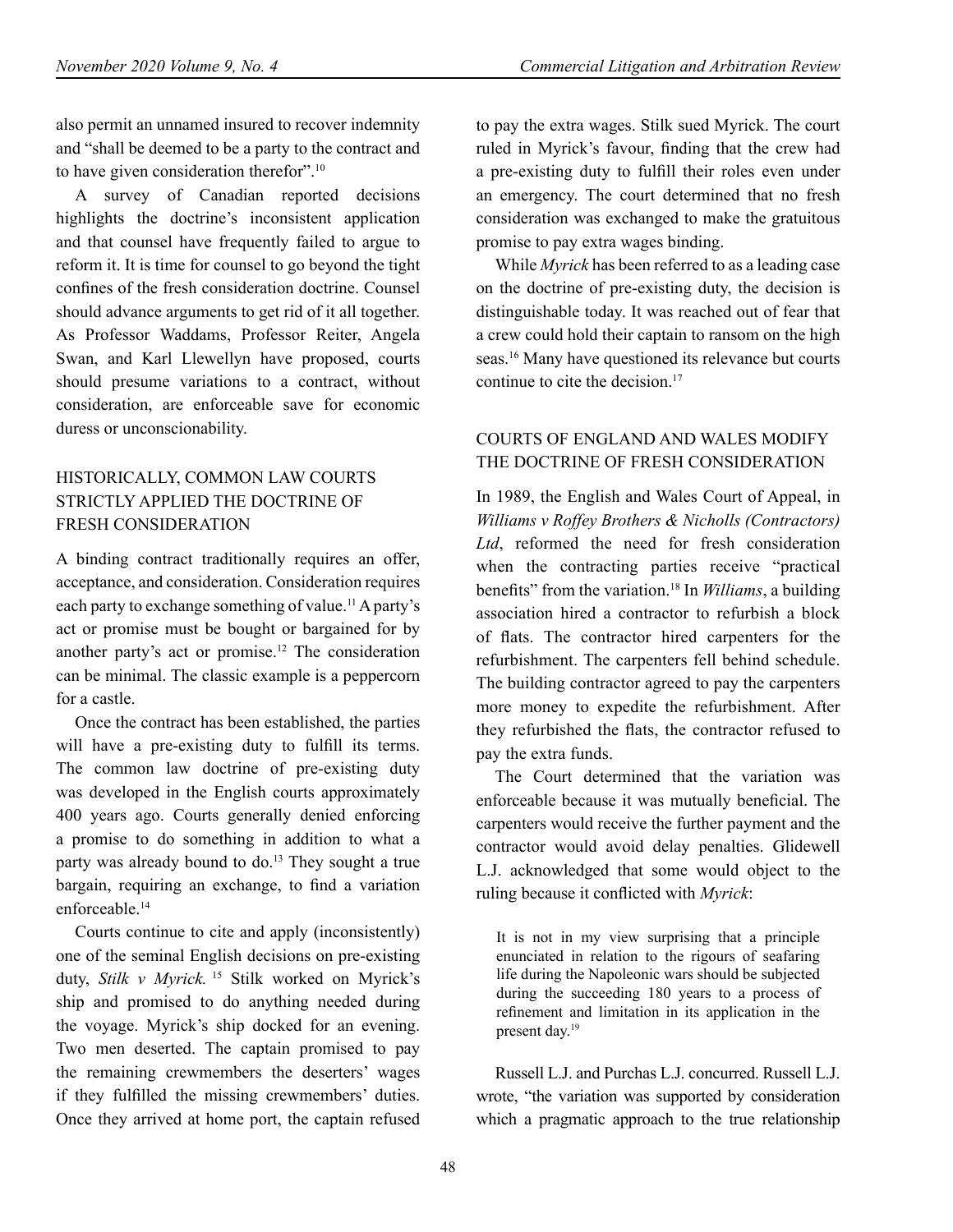between the parties readily demonstrate." He emphasized that the parties' intention was clear based on the practical benefits received by each. Purchas L.J. observed, "the modern approach to the question of consideration would be that where there were benefits derived by each party to a contract of variation even though one party did not suffer a detriment this would not be fatal to the establishing of sufficient consideration to support the agreement."

### COURTS IN NEW BRUNSWICK AND BRITISH COLUMBIA ADOPT WILLIAMS

#### New Brunswick

In 2008, the New Brunswick Court of Appeal ("**NBCA**") became the first Canadian appellate court to approve and build on the reasoning from *Williams*  in *NAV Canada v. Greater Fredericton Airport Authority Inc.*<sup>20</sup> It ruled that, in the particular case, it would find a variation to an agreement enforceable, without fresh consideration. *NAV Canada* created the pathway for post-contractual modifications, unsupported by consideration, to be enforceable subject to economic duress.

NAV Canada ("**NAV**") was responsible to provide equipment to the Greater Fredericton Airport Authority Inc. ("**GFAA**"). GFAA was lengthening a runway and relocating its Instrument Landing System ("**ILS**"). NAV wanted to replace one of the ILS's existing components. The parties disagreed on who should pay for it.

NAV wrote to GFAA and advised that if GFAA did not agree to reimburse it, NAV would not order the component. GFAA agreed under protest to pay. After NAV purchased the component, GFAA refused to pay. Litigation ensued.

Robertson J.A. held that "a post-contractual modification, unsupported by consideration, may be enforceable so long as it is established that the variation was not procured under economic duress."<sup>21</sup> The onus is on the party seeking to enforce the modified term that: (i) economic duress did not occur; or (ii) the coerced party affirmed the modification.<sup>22</sup>

Economic duress is "dependent *initially* on two conditions precedent": $23$  (1) the contractual variation must be extracted from pressure, such as a demand or threat; and (2) the coerced party had no practical alternative but to agree to the demand or threat. If these two conditions precedent are satisfied, the court considers whether the coerced party consented to the variation.<sup>24</sup>

Robertson J.A established that the NBCA will consider three factors in assessing consent:

- 1. Was the promise supported by consideration;
- 2. Did the coerced party promise under protest or without prejudice; and
- 3. If not, did the coerced party take reasonable steps to disaffirm the promise as soon as practicable.25

In applying the facts to the established test, the Court found that GFAA was a victim of economic duress. Among other things, NAV procured the contractual variation by threatening not to purchase the component unless GFAA paid for it and GFAA agreed to pay under protest.

To complicate matters and consistent with the hunt and peck approach, within a year of *NAV Canada*, the NBCA faced another contract variation case in *Harrity and Northeast Yachts 1998 Ltd. v Kennedy*. 26 In contrast to *NAV Canada,* the Court held a subsequent variation to an agreement was unenforceable for lack of consideration.

In *Harrity,* the plaintiff bought a yacht and signed an agreement of purchase and sale on the representation that the yacht's engine was new. After the sale finalized, the parties executed a bill of sale with an attached disclaimer of liability for misrepresentations. The purchaser soon realized that the yacht's engine was not new. She commenced an action. The defendants relied on *NAV Canada* to argue that the liability disclaimer was enforceable. The Court disagreed because the parties did not exchange fresh consideration.

The Court likely found the variation unenforceable because: (i) the purchaser was an unsophisticated party; (ii) the parties did not negotiate the variation in the contract; and (iii) the purchaser appeared to have been unaware of the variation.<sup>27</sup>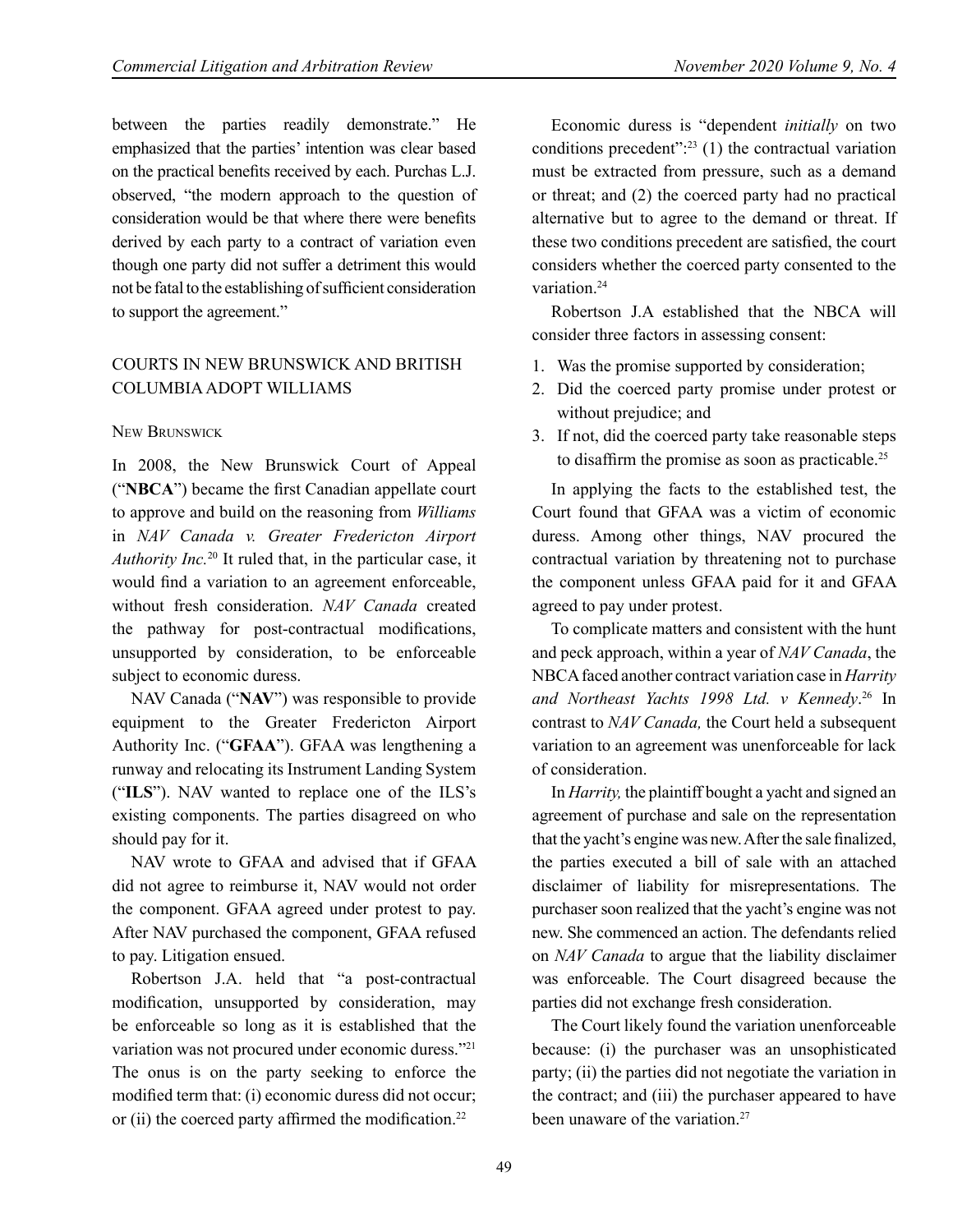### **BRITISH COLUMBIA**

Ten years after the NBCA's decision in *NAV Canada,* the British Columbia Court of Appeal ("**BCCA**") did away with the requirement for fresh consideration, absent duress, unconscionability, or other public policy concerns in *Rosas v Toca*. <sup>28</sup> *Rosas* has since been described as a "significant" change in the common law.<sup>29</sup>

Ms. Rosas won over \$4 million in a lottery. She loaned \$600,000.00 to Ms. Toca to purchase a home. Each year, Ms. Toca stated that she would pay Ms. Rosas next year. Ms. Rosas, described as patient and generous, agreed to the extensions. The parties did not exchange fresh consideration. Seven years later, Ms. Rosas sued Ms. Toca for the loan. Ms. Toca successfully argued at trial that Ms. Rosas should have sued any time after the first anniversary of the loan. She argued that since they did not exchange fresh consideration for the extensions, Ms. Rosas was statute barred to advance her claim.

Bauman C.J.B.C., for the Court, foreshadowed what was coming on the first page of the decision:

The time has come to reform the doctrine of consideration as it applies in this context, and modify the pre-existing duty rule, as so many commentators and several courts have suggested. When parties to a contract agree to vary its terms, the variation should be enforceable without fresh consideration, absent duress, unconscionability, or other public policy concerns, which would render an otherwise valid term unenforceable 30

Bauman C.J.B.C. wrote a thorough, extensive decision. He canvassed the legal landscape across Canada and commonwealth jurisdictions to observe that, "reforms to the doctrine of consideration appear to focus on the seriousness of the parties' intentions and the legitimate expectations of business parties."<sup>31</sup>

Citing with approval Professor Waddams, he wrote: "there is a strong case for assuming *prima facie* enforceability of such promises and for concentrating attention on what Professor Reiter called the only substantive issue, namely unconscionability."<sup>32</sup> He also cited Ms. Swan's commentary on *Williams*: "If the result of this development were that, as has been suggested, all modifying arrangements or undertakings made in the context of a commercial relation were to be enforced (absent some real reason not to) that would be a significant improvement over the existing situation."<sup>33</sup> Bauman C.J.B.C. also referred to Professor Reiter for the proposition that the pre-existing duty rule should be abolished.<sup>34</sup>

The Court ruled that the annual, gratuitous extensions were binding. No evidence of duress was tendered. The Court determined that Ms. Toca was liable for the loan.

Interestingly, the BCCA put the doctrine of fresh consideration in play – counsel did not advance the arguments. In light of this, it did not award costs for the appeal.<sup>35</sup>

# ONTARIO HAS OPENED THE DOOR TO REFORMING THE DOCTRINE

The ONCA has expressed an openness to reform the doctrine but has not yet adopted *NAV Canada* or *Rosas*. In 2016, in one of its latest reported decisions to deal with a contractual variation, *Richcraft Homes*  Ltd *v* Urbandale Corp.,<sup>36</sup> the Court held that the variation clarified an unclear term in the contract, constituting valid consideration.<sup>37</sup>

Two property development companies, Richcraft and Urbandale, entered into an agreement governing sales of lots to build homes. Under the original agreement, Richcraft had the right to purchase residential lots from the development. The agreement did not specify how many lots Richcraft could purchase. The parties entered into a subsequent agreement that clarified how the lots would be shared. A dispute arose.

Urbandale argued that the new agreement was unenforceable because the parties did not exchange fresh consideration. Richcraft countered that the rule in *Gilbert* should be abandoned following developments in *Williams* and *NAV Canada*. Citing a New Zealand case, Richcraft argued, "*Williams* has been taken to mean that where variations to a contract have been agreed to, so long as there is no extortion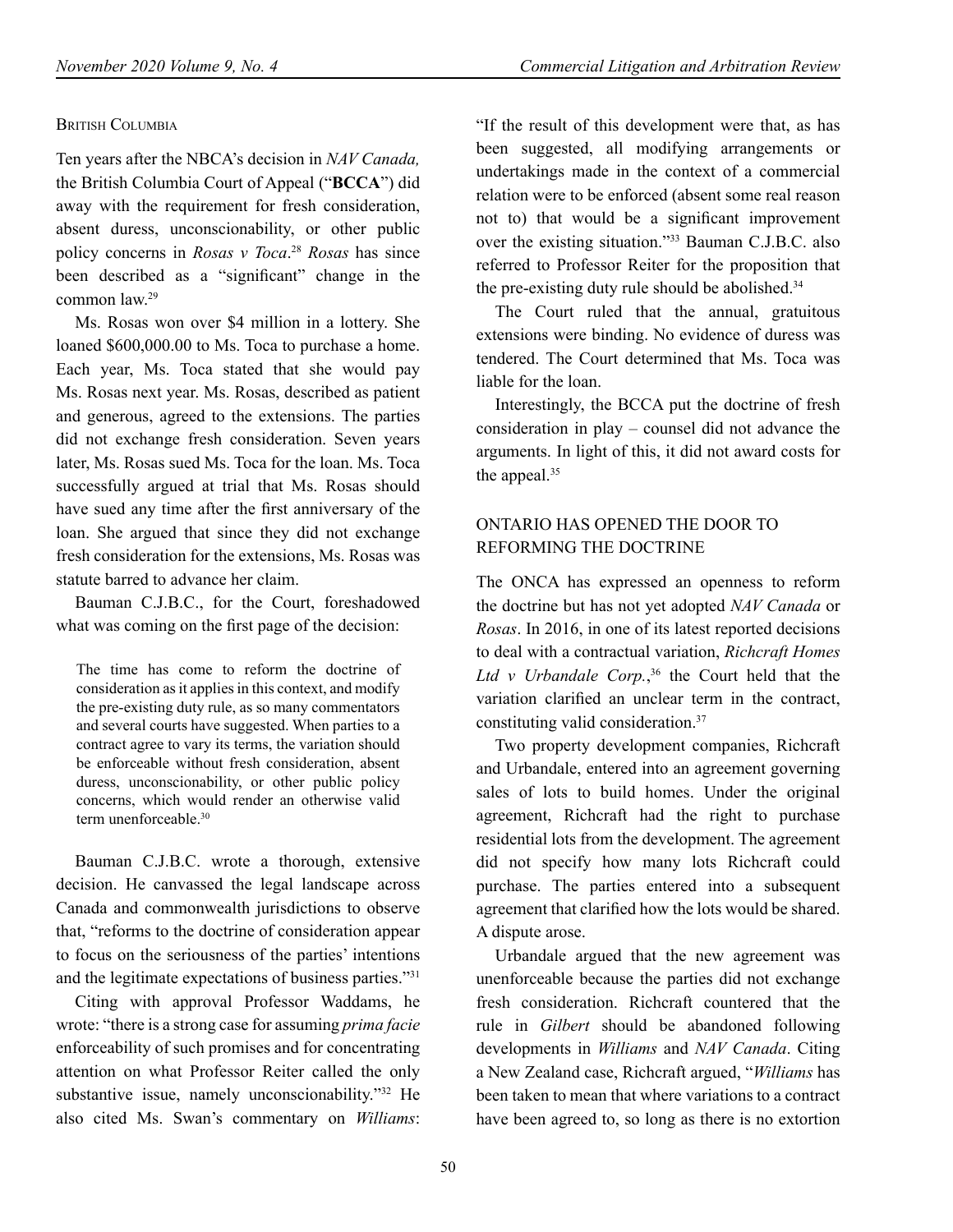or duress, '...the court will be willing to enforce the new promise even if that involves a rather artificial 'manufacturing' of consideration.'"<sup>38</sup>

Lauwers J.A., for the Court, observed that "the developing case law outside Ontario suggests that the time might be ripe for this court to reconsider the role that consideration plays in the enforceability of contractual variations"39 but it distinguished *Gilbert*. The Court held that the new agreement clarified a term, creating certainty and a mutual benefit, which constituted "a functional form of consideration".40 It did not overturn *Gilbert*.

Consistent with the hunt and peck approach, within a year, the Ontario Superior Court cited *Gilbert* and noted that "past consideration is not good consideration".41 Charney J., however, acknowledged *Richcraft* and observed that the holding in *Gilbert*  "has been the subject of some controversy and commentary in the ensuing years."<sup>42</sup>

# THE OTHER ATLANTIC CANADIAN PROVINCES APPLY THE DOCTRINE OF FRESH CONSIDERATION INCONSISTENTLY

The Prince Edward Island Court of Appeal last addressed the issue of fresh consideration in 2012.<sup>43</sup> The dispute was over collecting on a debt. The Court cited with approval a passage from G.H.L. Fridman's textbook that "past consideration is no consideration" and that some form of different consideration, like the giving of security, would be necessary to make a variation binding.<sup>44</sup>

In 2009, the Nova Scotia Court of Appeal determined that an extension of time to commence construction of a building was sufficient fresh consideration to vary an agreement.<sup>45</sup> In 2019, in a case involving contract formation (not a variation), the Supreme Court of Nova Scotia ruled that a mutual benefit of one party transferring a derelict building and the land to another party at no cost amounted to sufficient consideration 46

In 2010, the Newfoundland and Labrador Court of Appeal determined that the absence of consideration was a factor to find a variation to a contract

unenforceable based on economic duress.47 In 2014, it similarly found that the lack of consideration and an agreement under protest resulted in the variation being unenforceable.<sup>48</sup>

None of the Atlantic Canadian courts have cited *Rosas*.

# THE PRAIRIE PROVINCES ALSO APPLY THE DOCTRINE OF FRESH CONSIDERATION INCONSISTENTLY

In 2011, the Court of Queen's Bench of Manitoba (the "**MBQB**") ruled that a variation to a contract that only benefited one party was unenforceable for lack of consideration.<sup>49</sup> In 2020, the MBQB ruled that the re-offering of the same service when the original agreement expired amounted to sufficient consideration.<sup>50</sup>

In 2008, the Saskatchewan Provincial Court ruled that the defendant's promise to fix a mistake at no cost was fresh consideration. The Court found that the plaintiff had provided consideration by offering a forbearance if the defendant fixed the problem.<sup>51</sup> In 2017, the Court of Queen's Bench for Saskatchewan held that a promise to pay a debt later amounted to an unenforceable gratuitous promise. $52$ 

The reported decisions from the courts of Manitoba and Saskatchewan have not cited *Rosas*.

A few months after the decision in *Rosas* was released, the Court of Queen's Bench of Alberta cited the decision with approval.<sup>53</sup> This is the first and only instance an Alberta court cited *Rosas* with approval. Topolniski J. did not cite *NAV Canada*.

#### THE TAX COURT OF CANADA ADOPTS ROSAS

In 2018, the Tax Court of Canada (General Procedure) applied the decision in *Rosas* and found that fresh consideration was not necessary for a contractual variation to be binding.54 In *De Vries,* the taxpayer claimed that the unpaid taxes, in part, related to whether a debt had been forgiven. The CRA claimed that the debt could not be forgiven because the taxpayer did not produce evidence of consideration.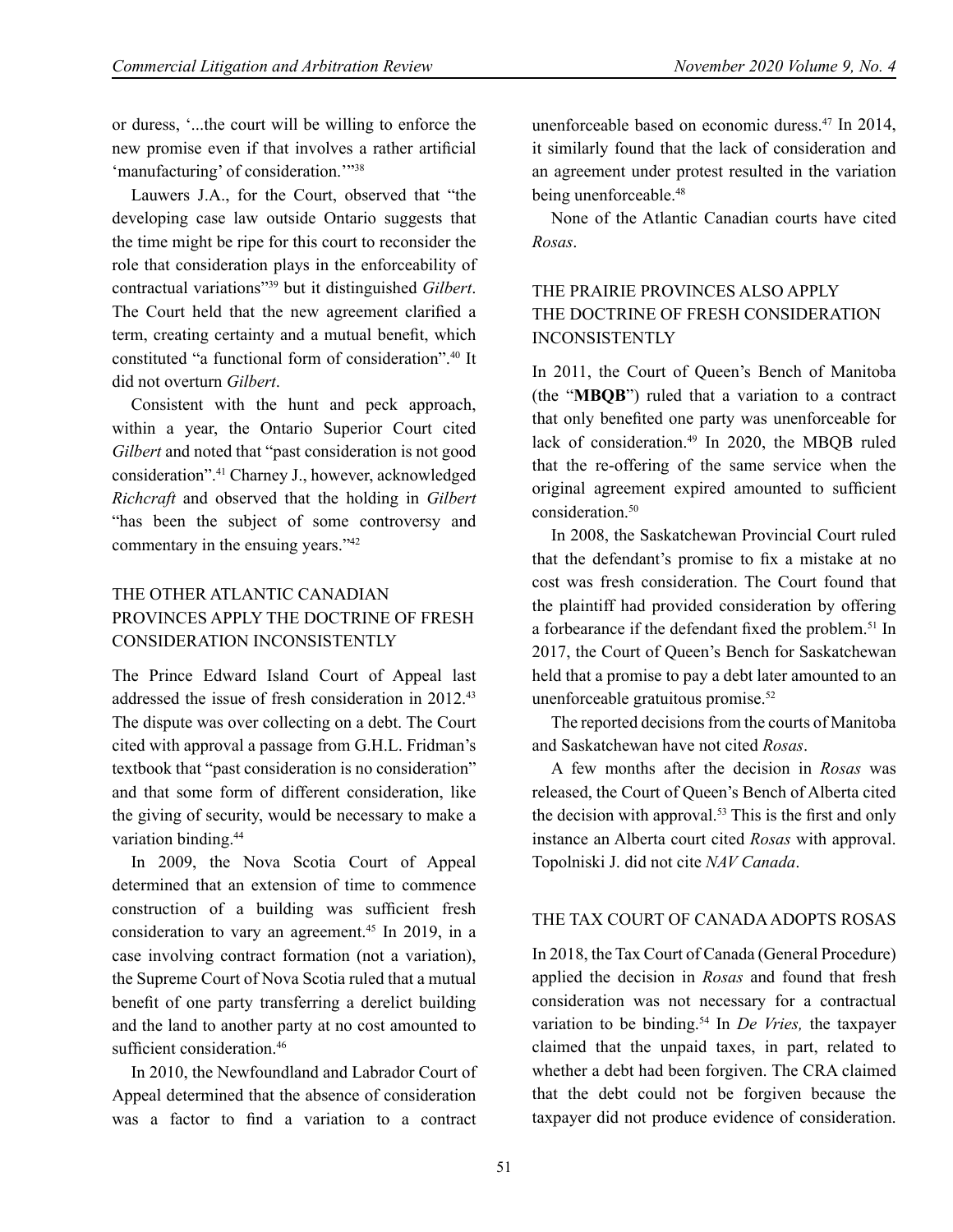On appeal, the Tax Court held that *Rosas* "should be applied in the case before me."55 Paris J. determined that the parties' intentions were clear; they intended the debt relief to be binding and there was no evidence of economic duress.

#### FRESH CONSIDERATION REQUIRED IN CANADIAN EMPLOYMENT LAW

With employment contracts, Canadian courts are more stringent in requiring fresh consideration for a variation to be enforceable, especially if the adjustment is less favourable to the employee.

In early 2020, the BCCA ruled that a second employment agreement was unenforceable without fresh consideration.<sup>56</sup> Saunders J., for the Court, acknowledging *Rosas,* noted the "nuanced world of employer and employee contractual relationships."<sup>57</sup> She determined because the new agreement contemplated fresh consideration, but none was provided, it was unenforceable.

In Ontario, the ONCA has recognized that an imbalance in power exists between employers and employees, making fresh consideration in employment law especially important.<sup>58</sup> In 2015, the ONCA found a subsequent agreement, which was less favourable to the employee, unenforceable out of "simple fairness".59 Strathy J. observed that "it is well-settled that a promise to perform an existing contract is not consideration. Fresh consideration was required."<sup>60</sup> However, in 2000, citing *Williams,* Mandel J. held that where an employee signs a contract that includes mutual benefits for the employer and employee, then "new or additional consideration" has been exchanged to make it enforceable.<sup>61</sup>

#### IN SUM: UNCERTAINTY PREVAILS

In Canada, the default common law position remains that fresh consideration is relevant. Despite this, the exceptions to this rule, $62$  and the unevenness with which those exceptions have been applied, result in immense unpredictability in judgments.

In the employment law context, courts are concerned with the outcome – *i.e.*, whether the agreement is less favourable to the employee. The employer will almost certainly lose unless it provides obvious consideration that proves the employee accepted the variation. Employers need to be wary of duress based on the power imbalance.

Outside of the employment law context, in the United Kingdom and Nova Scotia, courts have looked for proof of at least some benefit to enforce the variation. In British Columbia, New Brunswick, Alberta, and the Tax Court, courts have approached some cases assuming a *prima facie* strong case of enforcing such variations, except for economic duress or unconscionability. Courts in Ontario, Newfoundland and Labrador, Prince Edward Island, Manitoba, and Saskatchewan seem to still look for fresh consideration and have not explicitly overruled *Gilbert* or the holding in *Myrick*.

In sum, the hunt and peck approach to fresh consideration is alive and well. Each court has its unique approach. Many times, it appears a judge will go to great lengths to find a variation binding (or not) for the sympathetic party, irrespective of consideration.

## A SUGGESTION: ARGUE THAT FRESH CONSIDERATION HAS GONE STALE

To avoid these unpredictable outcomes, the onus is on Canadian counsel to argue that the doctrine of fresh consideration is stale. If given the opportunity, more Canadian courts might finally rid themselves of the hunt and peck approach and presume that a variation is binding, subject to duress or unconscionability. Indeed, the BCCA, on its own accord, took the initiative to dispel the fresh consideration doctrine. It should not be the Court's onus alone.

Therefore, if your aglet factory shuts down and costs are going through the roof, you have three options to improve your chances that a court will enforce the adjusted price: (i) exchange fresh consideration or show how the new agreement is mutually beneficial; (ii) operate your factory in British Columbia, which has effectively abandoned the doctrine of fresh consideration outside of the employment law context;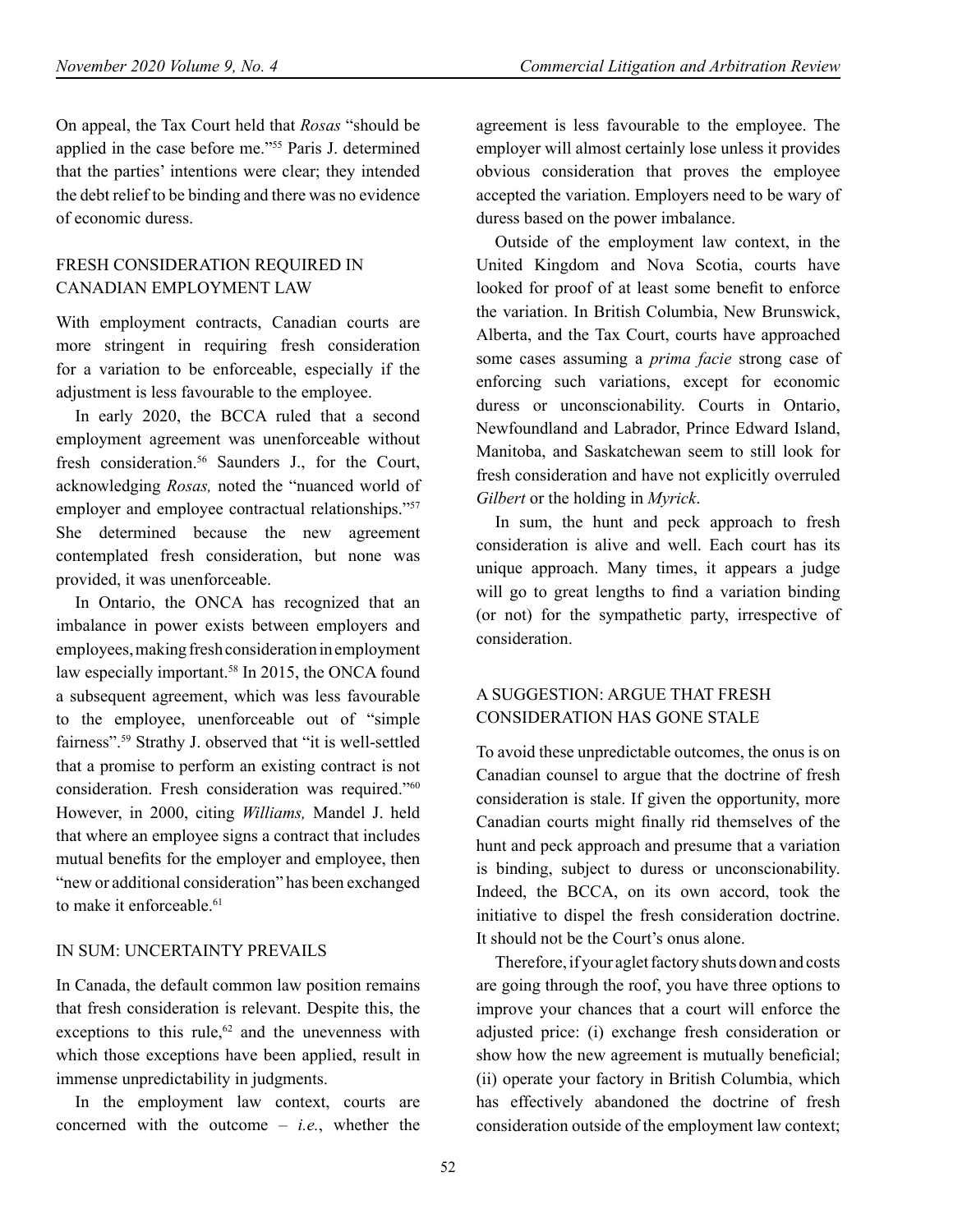and/or (iii) retain persuasive counsel to convince your local judge that fresh consideration is stale and that the court should presume that the adjusted price is binding.

If you lose at first instance, request the Chief Justice of your appeal court to convene a five judge panel to determine the doctrine's faith for once and for all.

[*Michael A. Currie is an associate at Lax O'Sullivan Lisus Gottlieb LLP in Toronto. He represents clients in litigation and arbitration disputes with a focus on commercial, civil fraud, tax, and real estate matters. In 2015-2016, Michael was a Harold G. Fox Scholar and gained experience working at three leading barristers' chambers in London, England.*]

<sup>7</sup> *Owen Sound Public Library Board v Mial Development Ltd.,* (1979) 26 OR (2d) 459, 102 DLR (3d) 685, 1979 CarswellOnt 643 (CA). See the annotation by John Swan at 1979 CarswellOnt 643 that discusses *Gilbert*.

- <sup>8</sup> *E.g. NAV Canada v Greater Fredericton Airport Authority Inc.*, 2008 NBCA 28 at para 20.
- <sup>9</sup> *E.g.*, *Central London Property Trust Ltd v High Trees House Ltd* [1947] KB 130; [1956] 1 All ER 256. See also the Australian decision, *Waltons Stores (Interstate) Ltd. v Maher* [1988] HCA 7.
- <sup>10</sup> *E.g. Insurance Act*, RSO 1990, c I.8, s 244 (emphasis added).
- <sup>11</sup> The terms of transaction can also be recorded in a "deed", a document "under seal", which obviates the need for consideration.
- <sup>12</sup> *Spruce Grove (Town) v Yellowhead Regional Library*, 1982 ABCA 369 at para 7.
- <sup>13</sup> S.M. Waddams, *The Law of Contracts*, 7<sup>th</sup> ed (Toronto: Thomson Reuters, 2017) at ¶135.
- <sup>14</sup> *Ibid* at ¶132.
- <sup>15</sup> [1809] EWHC KB J58; (1809) 170 ER 1168 ("*Myrick*").
- <sup>16</sup> See Purchas L.J.'s decision in *Williams v Roffey Brothers & Nicholls (Contractors) Ltd.* (discussed below).
- <sup>17</sup> *Ibid*. Also, *e.g.,* G.H.L. Fridman, *The Law of Contract in Canada*, 6<sup>th</sup> ed (Toronto: Carswell, 2011) at 98-100.
- <sup>18</sup> *Williams v Roffey Brothers & Nicholls (Contractors) Ltd* [1989] EWCA Civ 5.
- <sup>19</sup> *Ibid*.
- <sup>20</sup> 2008 NBCA 28 ("*NAV Canada"*). See also, *Rosas v Toca*, 2018 BCCA 191 at para 104.
- <sup>21</sup> *Ibid* at para 31.
- <sup>22</sup> *Ibid* at para 33.
- <sup>23</sup> *Ibid* at para 53 (emphasis in original).
- <sup>24</sup> *Ibid*.
- <sup>25</sup> *Ibid*.
- <sup>26</sup> 2009 NBCA 60.
- <sup>27</sup> *E.g. Rosas v Toca*, 2018 BCCA 191 at para 112.
- <sup>28</sup> *Rosas v Toca*, 2018 BCCA 191 ("*Rosas*").
- <sup>29</sup> Thomas A. Posyniak, "The Welcome Demise of The Fresh Consideration Rule in British Columbia" (2019) 77:2 The Advocate (Vancouver) at 183-190.
- <sup>30</sup> *Rosas v Toca*, 2018 BCCA 191 at para 4.
- <sup>31</sup> *Ibid.* at para 165.
- <sup>32</sup> *Ibid.*, at paras 134 and 176.
- <sup>33</sup> *Rosas v Toca*, 2018 BCCA 191 at para 138.
- <sup>34</sup> *Ibid* at paras 135 and 176.
- <sup>35</sup> *Rosas v Toca,* 2018 BCCA 306 at para 2.

Aglets are the metal or plastic tube fixed tightly around each end of a shoelace.

<sup>2</sup> Angela Swan and Jakub Adamski, *Canadian Contract Law*, 3rd ed (Toronto: LexisNexis, 2012) at §2.24 to §2.28.

<sup>3</sup> *E.g.,* Bauman C.J.B.C. cites to comments of Angela Swan and Karl Llewellyn about going-transaction adjustments in *Rosas v Toca*, 2018 BCCA 191 at para 118: "A third and hugely important class [of problems with the doctrine of consideration] is that of either additional or modifying business promises made after an original deal has been agreed upon. Law and logic go astray whenever such dealings are regarded as truly comparable to new agreements. They are not. No business man regards them so. They are going-transaction adjustments, as different from agreement-formation as are corporate organization and corporate management; and the line of legal dealing with them which runs over waiver and estoppel is based on sound intuition."

<sup>4</sup> *NAV Canada v Greater Fredericton Airport Authority Inc*, 2008 NBCA 28, at para 29. Robertson J.A. cites to Professor Waddams' textbook and observed that: "We should not be seduced into adhering to a hunt and peck theory in an effort to find consideration where none exists, nor should we manipulate the consideration doctrine in such a way that it is no longer recognizable."

<sup>5</sup> (1976) 12 OR (2d) 19 (CA) ("*Gilbert*").

<sup>6</sup> *Ibid* at para 14.